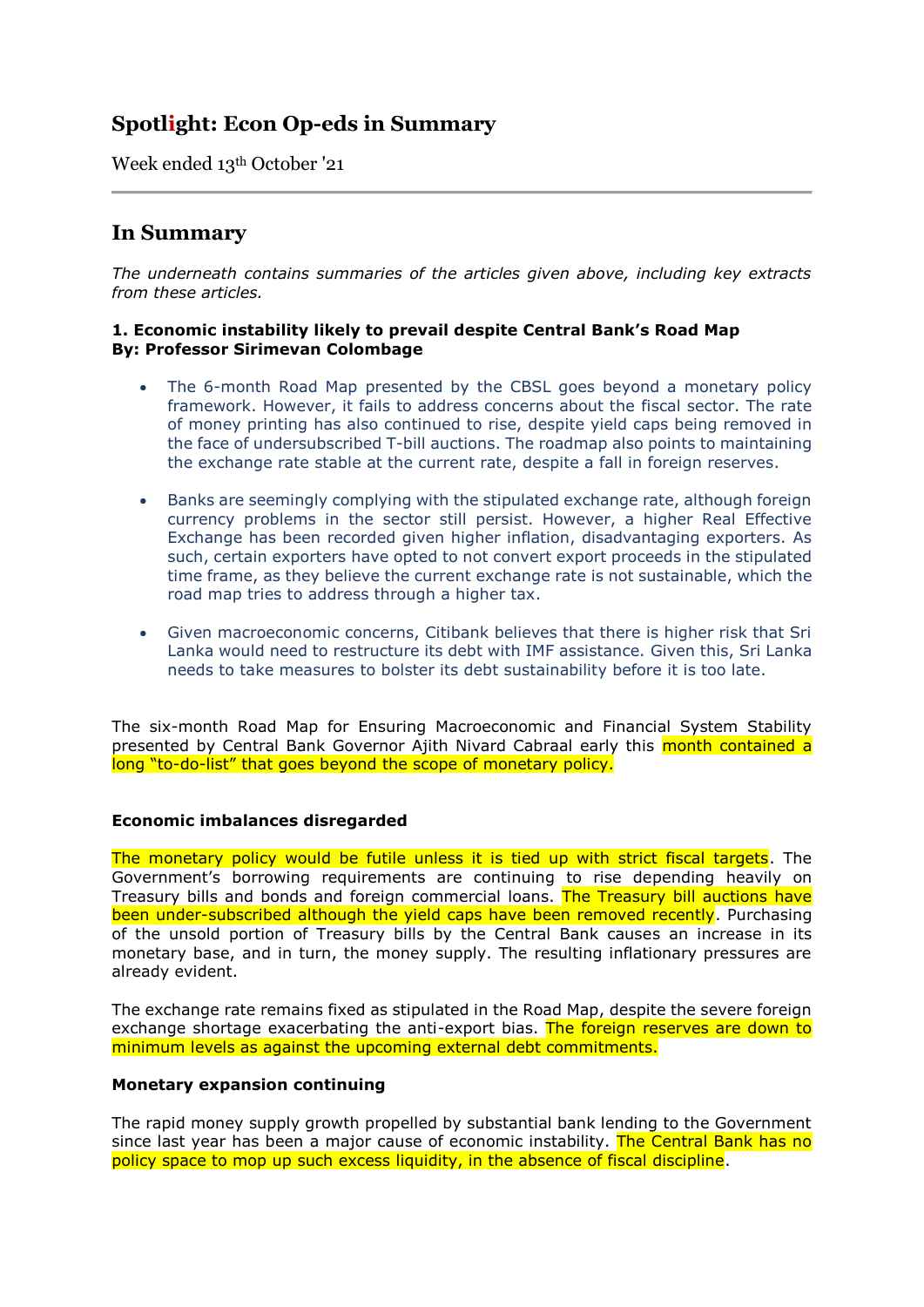Immediately after the presentation of the Road Map, the Central Bank's holdings of Government securities rose by 8% from Rs. 1,336 bn to Rs. 1,443 bn. This raised the monetary base (adjusted for net foreign assets) causing an expansion in the money supply.

The balance portion of the Treasury bills was to be purchased by the Central Bank causing a rise in its monetary base, and in turn, the currency issue, commonly known as money printing. The aggregate money supply rose by 10 times the monetary base due to the money multiplier effect.

### **Inflationary pressures**

The year-on-year inflation, measured in terms of the Colombo Consumer Price Index (CCPI) rose to 5.7% last month from 4.0% a year ago. The maximum retail prices of several essential goods including rice, wheat flour, milk powder, and LP gas were removed last week, and therefore, inflation will accelerate further in the coming weeks.

The monetary expansion has resulted in excess market liquidity pressurizing aggregate demand. These adverse trends clearly show the imminent danger in adopting the so-called Modern Monetary Theory-styled policy by the Central Bank to meet the fiscal shortfalls by printing currency.

In the backdrop of the supply shortages due to the pandemic and import restrictions, inflationary pressures are intensified further. The depreciation of the rupee is another factor that has led to push up inflation from the cost side. With the rupee depreciation, imports are getting costlier and as a result, the prices of consumer goods that form a significant portion of the consumer basket will continue to rise thus, accelerating inflation.

Apart from such direct effects of currency depreciation, further rounds of monetary expansion are going to take place as a consequence of possible increases in the budget deficit due to rupee-depreciation-led Government expenditure hikes.

## **Exchange rate distortions**

Higher domestic inflation vis-à-vis the inflation of trading partners causes an appreciation of the Real Effective Exchange Rate (REER) putting exporters in a disadvantageous position. Hence, it calls for a depreciation of the rupee to sustain export competitiveness.

However, the Road Map envisages, "Considering the REER, maintain the Rupee at the very competitive level of Rs. 199 to Rs. 203 against the US dollar over the next three months, and review thereafter." Commercial banks have been adhering to the fixed exchange rate rule despite the severe shortage of dollars in the market.

Meanwhile, the CBSL allows paying an extra Rs. 2 per dollar remitted and converted by workers abroad. This discriminates against other foreign exchange earners, particularly exporters. This type of dual exchange rate system was in force during the pre-liberalisation period.

The fixed exchange rate system prevents market adjustments needed in the backdrop of the overvalued rupee. The unrealistic exchange rate has led to the development of a parallel black market, as admitted by the CBSL itself in its recent press notice.

The attractive black-market rates tend to divert foreign exchange earnings including worker remittances away from the official channels to Informal Money Transfer Schemes (IMTS) such as 'Hawala' and 'Unidyal'.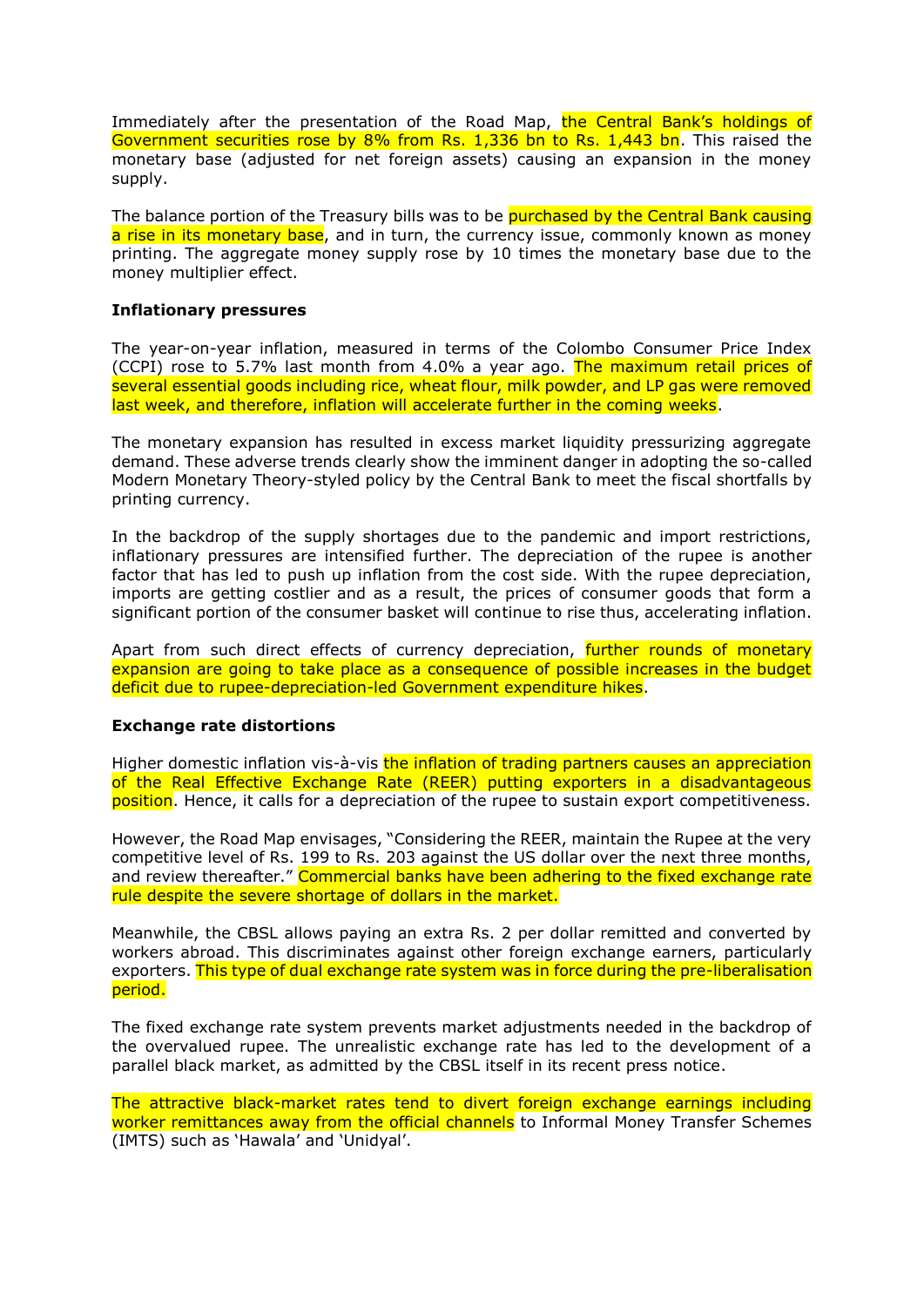It would be difficult to keep the fixed exchange rate for long, as the Central Bank does not have sufficient foreign reserves to defend the rupee. Hence, substantial rupee depreciation is inevitable, which would be more painful than gradual adjustments reflective of market conditions.

## **Exporters discontented**

It is reported that some exporters have decided not to bring the export proceeds to Sri Lanka defying the Central Bank's export proceeds conversion rule. They are of the view that it is profitable for them to pay tax at 28% instead of 14% as warned by the Central Bank Governor, rather than converting the export proceeds at the unrealistic fixed exchange rate.

Exporters also have expressed their displeasure over the Governor's statement that they are hoarding foreign exchange abroad.

## **Investors unconvinced**

Global financial giant Citi has indicated that the downward risks are higher despite the Central Bank's Road Map, as Sri Lanka would not be in a position to restructure her debt obligations without IMF assistance. Citi feels that the Road Map contains somewhat less clarity and longevity than some investors sought. In the circumstances, Citi has decided to remain credit neutral on Sri Lanka.

## **Reforms essential**

A credible reform program is the need of the hour to rectify the macroeconomic imbalances and to win investor confidence.

In this regard, it is vital to improving the country's debt sustainability. In terms of the global Debt Sustainability Assessments (DSAs), Sri Lanka is identified in the "extremely speculative/substantial risk" category along with seven other countries – Angola, the Congo, Congo DRC, Gabon, Lao PDR, Mali, and Mozambique.

It would be impossible to improve debt sustainability without appropriate fiscal reforms geared to reduce the fiscal deficit.

[For the full article](https://www.ft.lk/columns/Economic-instability-likely-to-prevail-despite-Central-Bank-s-Road-Map/4-724287) – Refer Daily FT

## **2. Are we at a turning point in economic diplomacy and economic policies By Nimal Sanderatne**

- Visit of Indian Foreign Secretary, Japanese war ships in Colombo Port, review by EU team on country's effort to improve human rights, all seems to indicate a shift in Sri Lanka's foreign policy. Further with Adani group's investment in Colombo Port and New fortress investment in LNG gas project, Sri Lanka seems to be deviating from its dependence on China towards the west.
- It is vital that Sri Lanka is able to obtain foreign assistance and investments for economic sustainability. Thus, despite objections from the opposition and trade unions the government had moved to have agreements with these countries.
- Despite the assurance given to China that recent diplomatic developments will not be a threat to China, Sino-Sri Lankan economic dependence seems to be weakening. This is mainly due the developing financial crisis in China which limits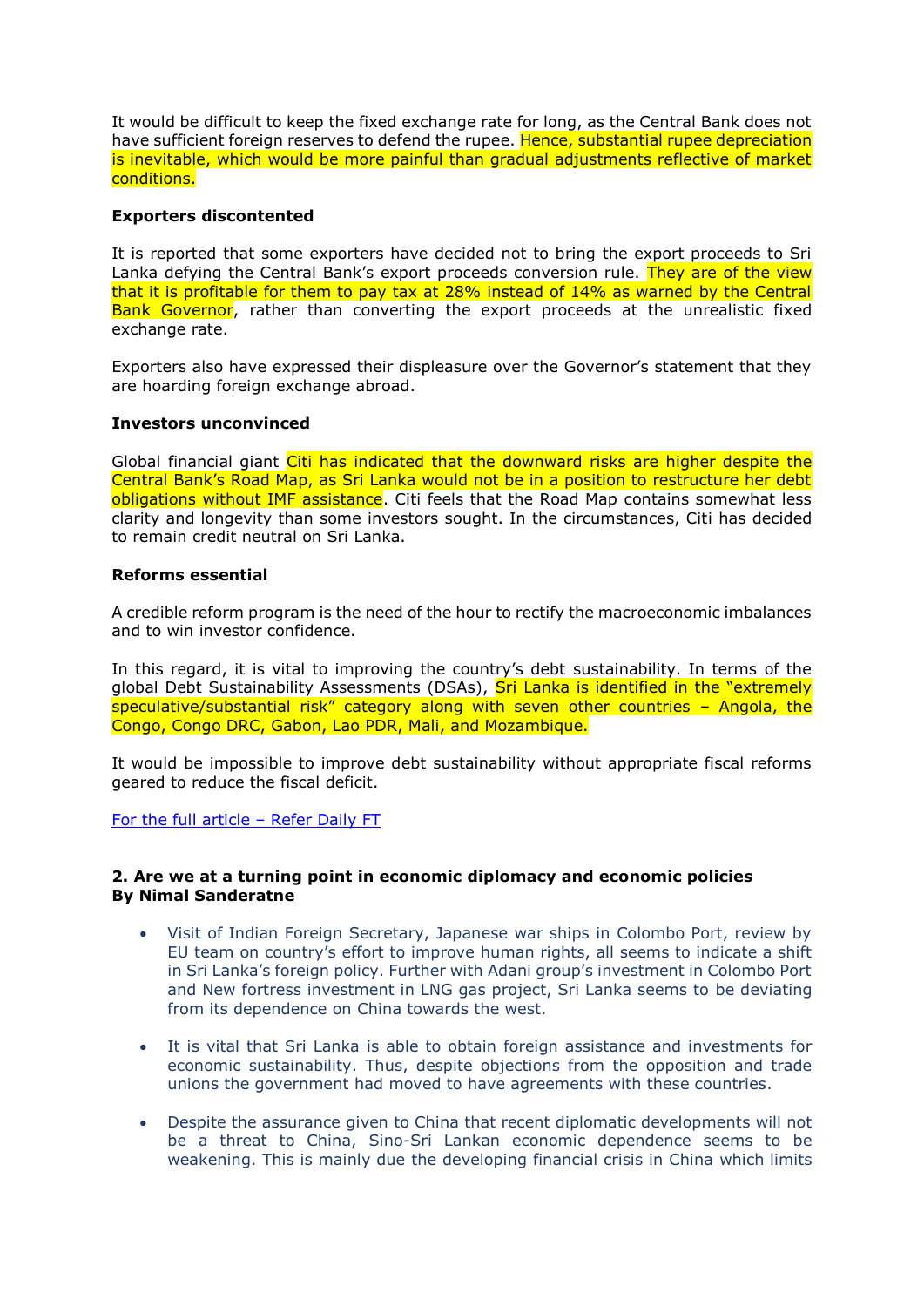its capacity to assist Sri Lanka and Sri Lanka's significant dependence on Europe and North America as key export markets.

Recent events, diplomatic developments and foreign investments are indicative of a shift in the country's foreign policy, foreign economic dependence and perhaps of economic policies. The unfolding of events in the next few months will reveal whether there have been changes in these pivotal issues.

#### **Important events**

Several events that occurred last week were of significance for the country's economy. Among these were

- the visit of Shri Harsh Vardhan Shringla, the Indian Foreign Secretary, which was perhaps the most significant.
- The Japanese war ships in the Colombo port
- the European Union (EU) team to review the country's efforts to improve human rights in order to determine the continuation of the GSP plus concession. Advani group's 51% stake in the Colombo Port's West Terminal and
- the American company New Fortress investment of US\$ 250mn in the Kerawalapitiya LGN gas project.

#### **Shift in policies?**

Are these developments indicative of a shift in foreign and economic policies towards India and the West? Has there been a tilt towards India and perhaps QUAD: The four-member alliance between Australia, US, Japan and India. Is the dependence on China diminishing?

#### **Assurance to China**

President Gotabaya Rajapaksa was quick to *give China an assurance that these ties will* not be a threat to the security of China.

#### **Indo-Sri Lankan economic cooperation**

The Indian Foreign Secretary's visit was not a courtesy call or a sightseeing visit of Colombo, Kandy, Trincomalee and Mannar, As Indian commentators have noted it has been to

- deepen Indo-Sri Lankan economic cooperation,
- revive Indian development projects in Sri Lanka that have made little progress,
- identify new economic opportunities and perhaps
- assist Sri Lanka's foreign currency reserves.

#### **Foreign investments**

The two recent foreign investments in the Colombo Port and the LNG gas plant have important implications. The Government has apparently decided that the country is in dire need of foreign investments from whatever quarter it comes and will face trade union and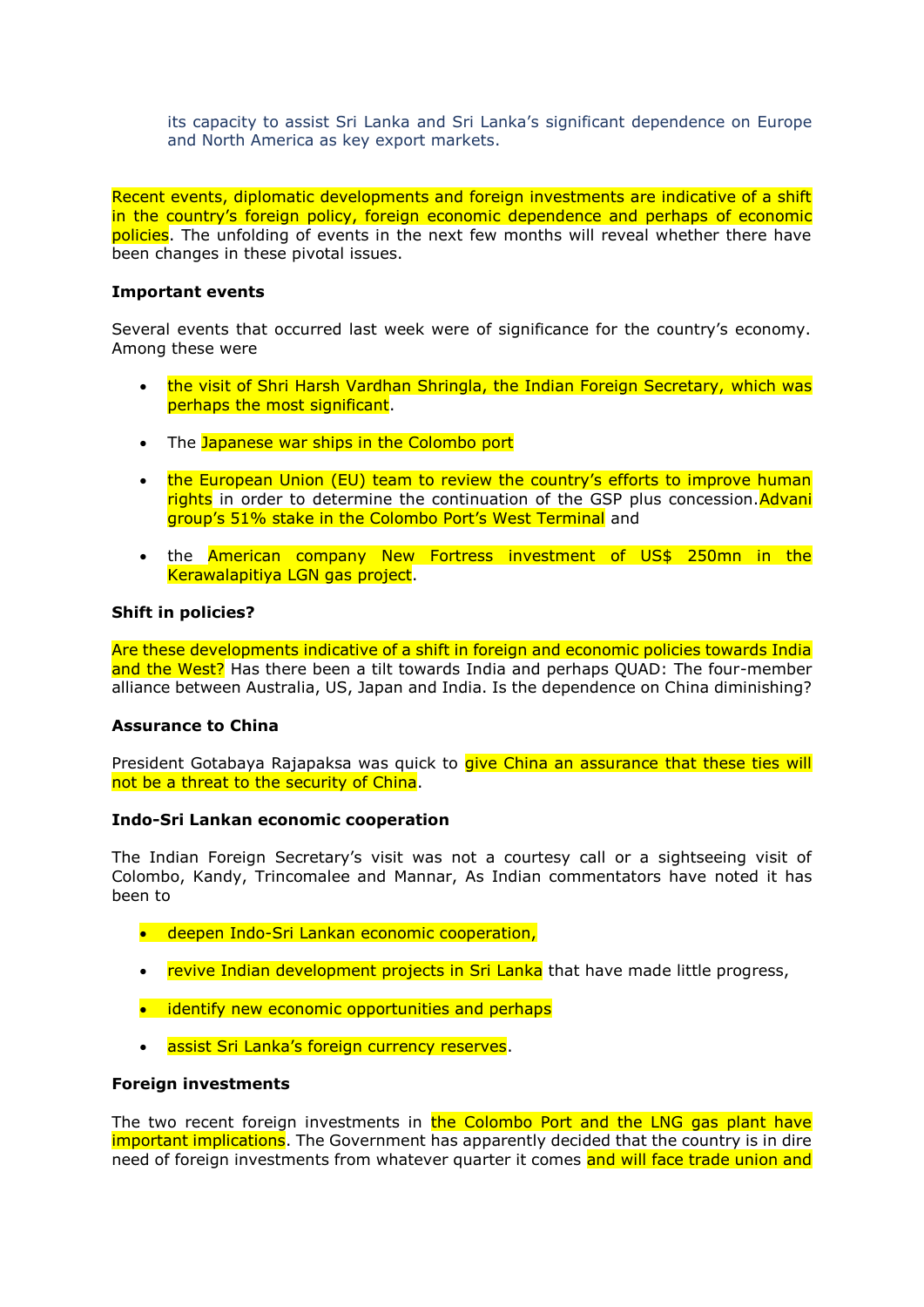other political pressures to implement these two projects that are Indian and American investments.

#### **The two projects**

The Indian Advani Group of companies will invest US\$ 500mn in the joint venture to develop the Colombo Port West Terminal and an American company, New Fortress will invest another US\$ 250mn investment in the Kerawalapitiya LNG gas power plant. The interesting question is whether these are signs of other Indian and American investments.

#### **Despite opposition**

The Government faces severe trade union and other opposition to these projects. However, they are fait accompli and the Government is determined to resolve the opposition in their own way.

The Government appears to have taken the view that **these foreign investments are vital** of the country's development and cannot be blocked by opposition from even its constituent parties.

#### **New approach**

This new bold approach could result in many more foreign investments, especially from India. Has the Government's bias towards Chinese investments changed or is it that the weakening of the Chinese economy restrains their foreign investments abroad?

#### **World Bank**

The Government has also signed an agreement with the World Bank for US\$ 500mn to improve rural roads and infrastructure. Although these funds would not be dispersed at once and there would be an import component when work begins, they would offer temporary relief to the low external reserves.

#### **Reflections on these developments**

The developments discussed above when taken as a **composite picture indicate several** significant changes in policy.

The Sino-Sri Lankan economic dependence appears to be weakening. Two factors are likely to have influenced this shift.

#### **1. China's capacity to assist Sri Lanka, especially her foreign currency problem, is limited by her own developing financial crisis.**

Its currency swap in Yuan was useful to import essential items, but limited in its use as a foreign reserve and had to be repaid in USD.

#### **2. Sri Lanka's markets were in Europe and North America.**

Any restriction in these markets would be suicidal. Therefore, there is a need to placate these countries.

The earlier approach by this Government was to ask the UNHRC to not interfere in Sri Lanka's internal affairs and that the country will ensure human rights by domestic instruments. The new approach was to assure UNHRC that weaknesses in human rights would be addressed in the near future. This was a reversal of the earlier haughty approach.